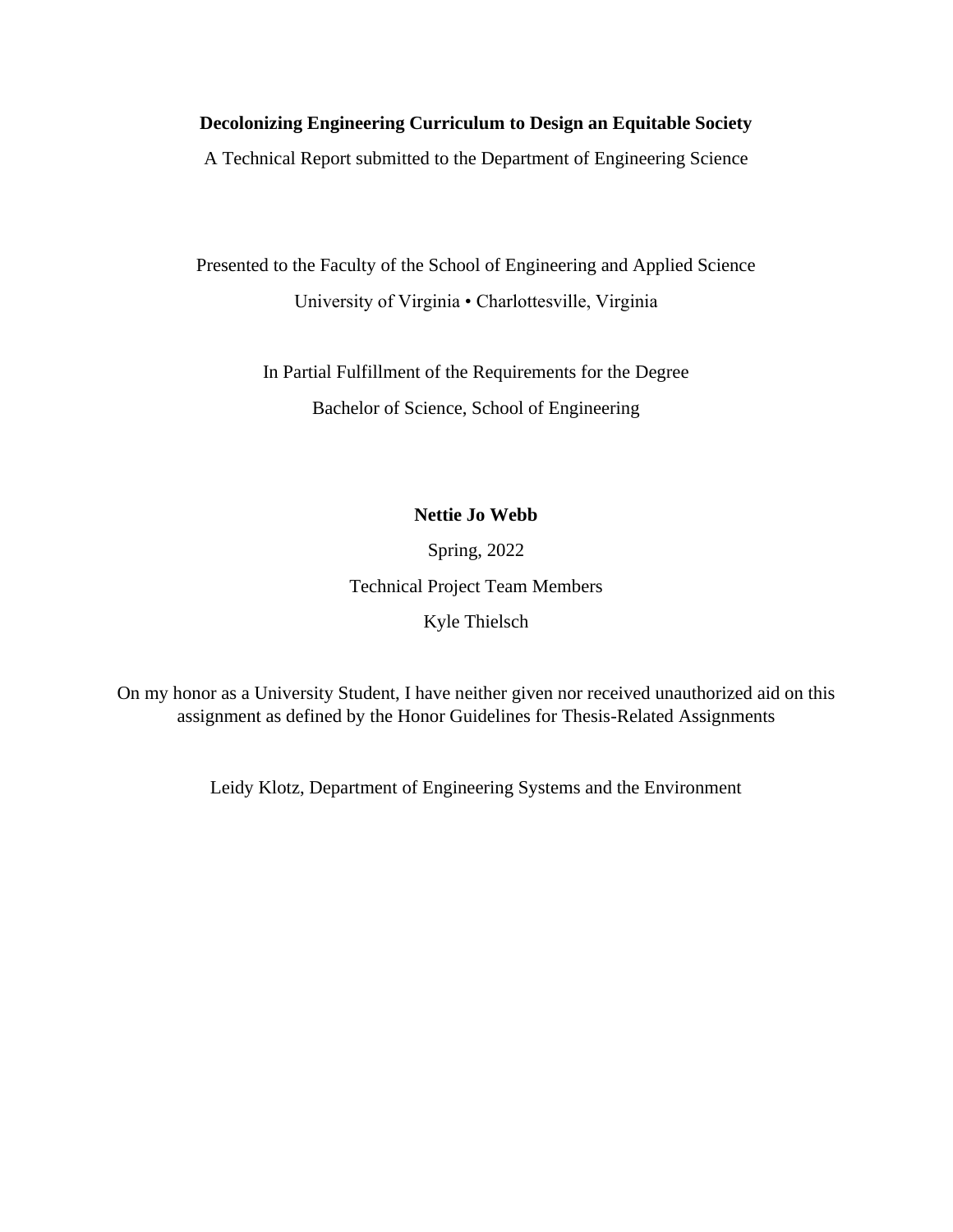### **Introduction**

After the protests in response to George Floyd and Breonna Taylor's murders, universities, corporations, and leaders were called to be accountable for their role in perpetuating violent racism and the history of white supremacy in the United States. Engineers also responded to these events in the Journal on Engineering Education's October 2020 issue. Here, engineering professors highlight how the engineering curriculum and the discipline contribute to upholding white supremacy. The journal focuses on how the white male perspective has been centered in engineering education curriculum and pedagogy because of the influence of the industrial revolution, colonization, and capitalism (Kelly C., 2020). This central perspective has actively detracted from the knowledge and skills of underrepresented and racially minoritized (URM) students and created standards with whiteness as the baseline. The reliance on structures of white supremacy, especially at universities that uphold these structures, has made engineers illprepared to tackle projects with diverse impacts. Garrick Louis highlighted this in their National Science Foundation proposal when stating, "engineers are not trained to consider the diverse dimensions and impacts of their work." In response to the Journal on Engineering Education and calls from the Black Charlottesville community, a collective of undergraduate students formed 'Students and Teachers Revolutionizing Inclusivity Values in Engineering' (STRIVE) to address issues of white supremacy in the School of Engineering and Applied Sciences (SEAS) at the University of Virginia (UVA) .

Racism and sexism were intentionally built into the structure of UVA. Founded by Thomas Jefferson in 1817, the school was designed to only include southern white men (McInnis, M. D., & Nelson, L. P, 2019). This legacy, combined with the fact that the school was built and operated on the stolen land of the Monacan Nation by the stolen labor of nearly 4,000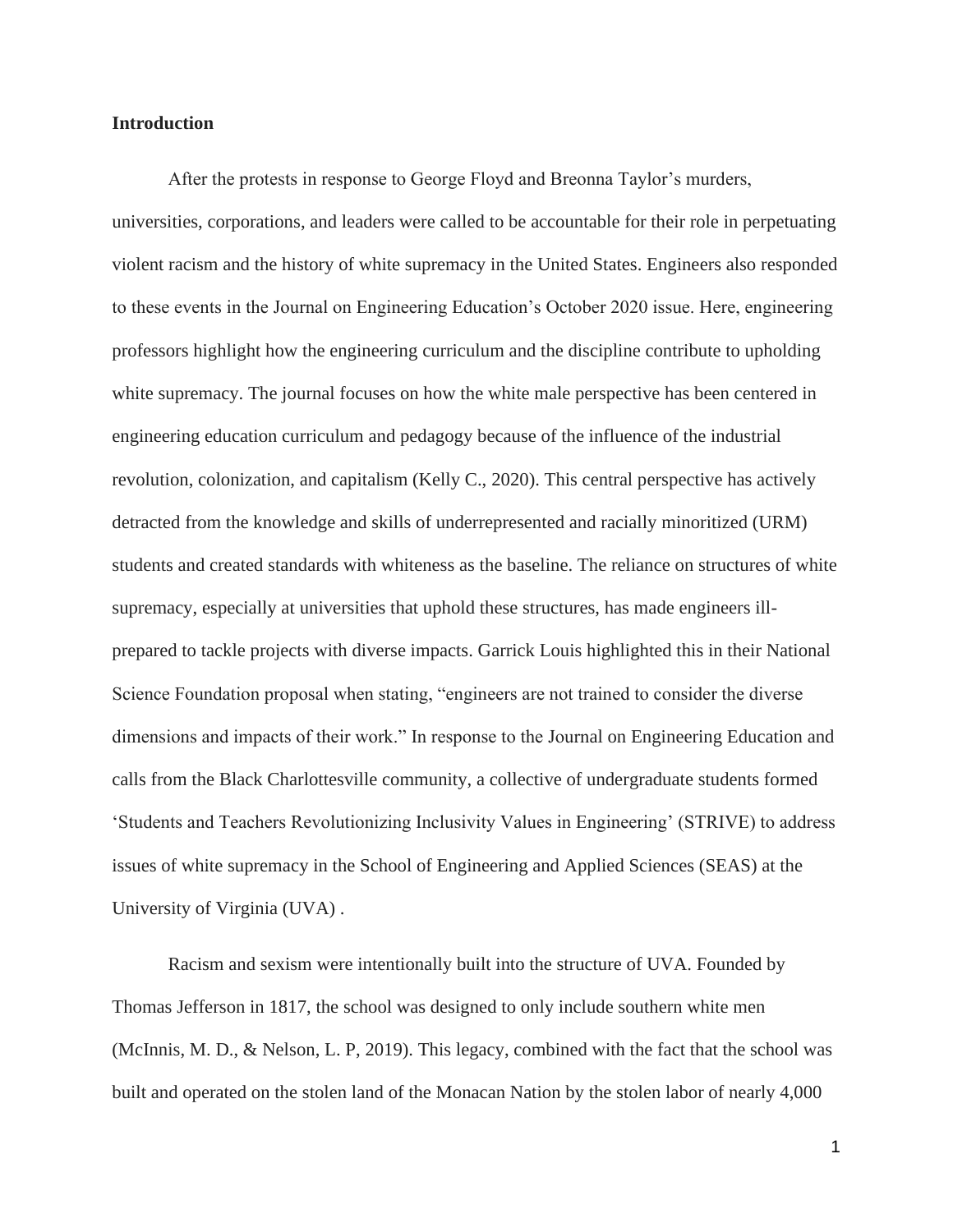enslaved laborers cemented white supremacy into it operation (Indigenous/UVA relating, 2022)(Memorial to Enslaved Laborers, 2022). By not openly acknowledging this history, educating students on its impacts, accountably changing biased structures, and paying reparations to communities impacted by the university's racism, the school has continued to uphold its legacy of white supremacy. While there are current initiatives through the Division for Diversity, Equity, and Inclusion and the President's Commission on the University in the Age of Segregation, these programs are incredibly recent and are not enough to overpower the foundational structures of white supremacy at UVA. To contextualize this timeline, it is not until 2007 that there are any institutional efforts to address the legacies of slavery, segregation, or white supremacy. The resistance to diversity efforts and the recency of acknowledgment of this history has created an environment that still supports white supremacy through the school's investments, student engagements, representation, memorialization, and classrooms. This institutional legacy combined with racism embedded into engineering has created structures in SEAS that are detrimental to URM students.

As a technical solution, STRIVE, developed a six-year framework to tangibly provide a framework for interventions, programs, and further research on equity in the SEAS curriculum. This plan contains short, mid, and long-term interventions that specifically address the culture of white supremacy at UVA, which furthers the prioritization of western male perspectives in SEAS. After diagraming the components of this socio-technical problem, the Actor Network Theory (ANT) highlighted that western cultural influences and people had the largest influence over the SEAS curriculum. The actor-network theory is the "framework and systematic way to consider the infrastructure surrounding technological achievements. Assigns agency to both human and non-human actors (e.g. artifacts)" (David L., 2020). The interventions were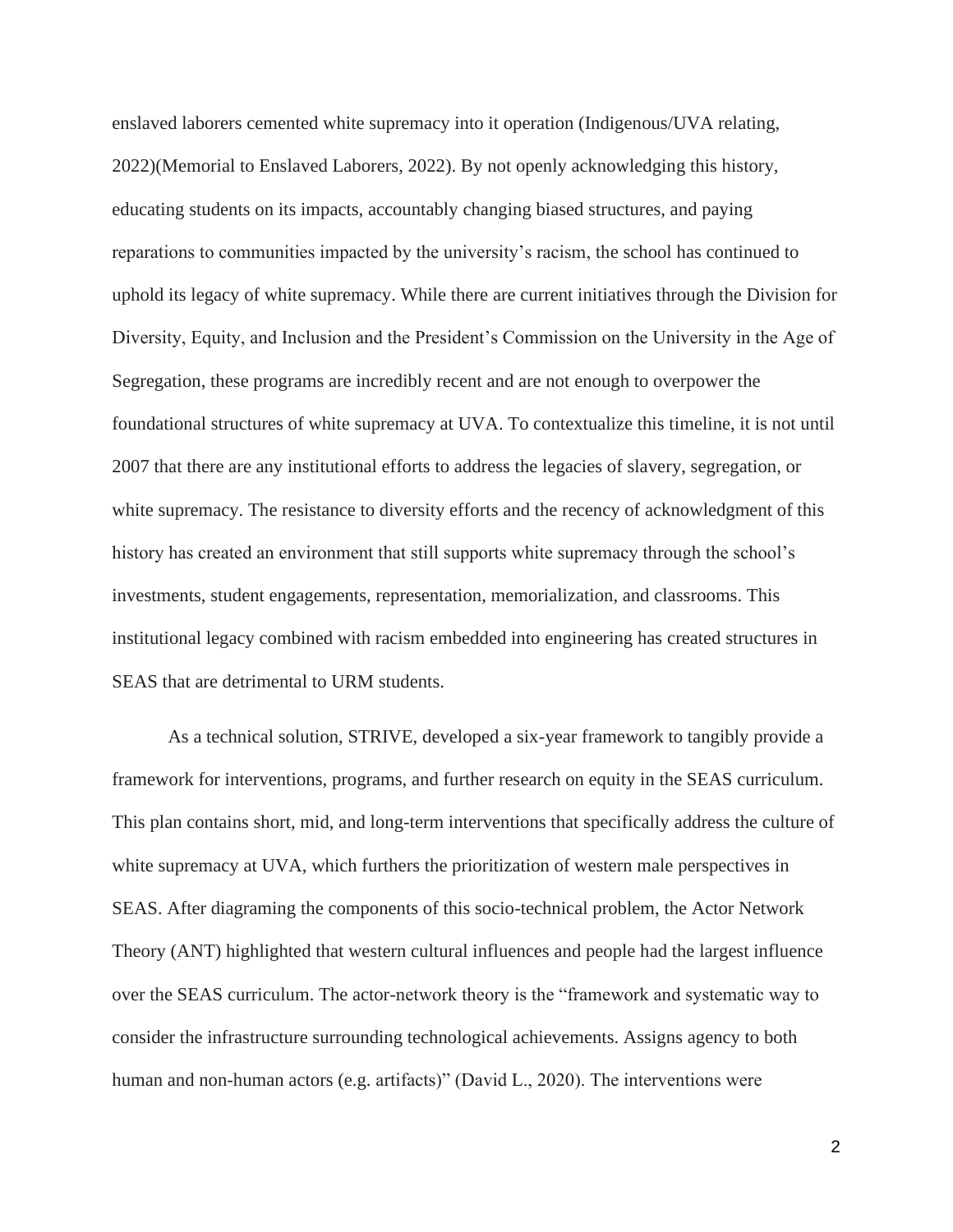developed by analyzing the actors of the engineering curriculum that are specific to UVA's historical context and targeted human opinions, reflections, and biases. These interventions are supported on the social side, with the analysis between SEAS and engineering programs explicitly prioritizing equity ANT frameworks.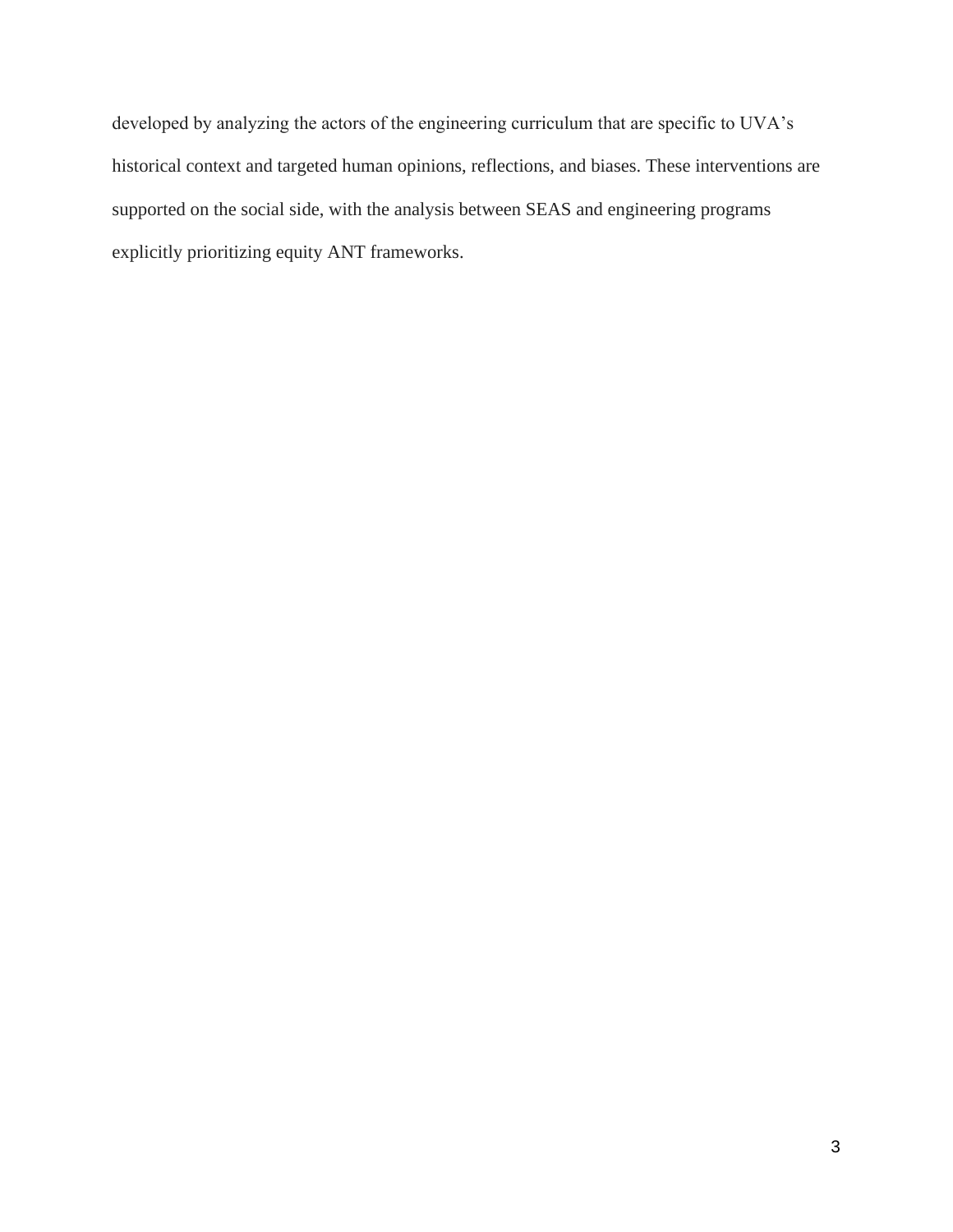#### **STRIVE Community Initiative Methodology**

In a localized approach STRIVE is building social momentum to demand accountable structural changes in SEAS through educational and behavioral interventions. STRIVE is an undergraduate initiative working with professors and graduate students to decolonize and deconstruct the foundation of white supremacy in SEAS. This initiative addresses needs laid out by both the Racial Equity Task Force and Black Charlottesville community while fitting into the inclusive excellence framework. The overarching goal is to fully restructure the core engineering curriculum and student educational experience to ensure engineers' average deficit in historical and social justice topics is accounted for, students are welcomed into classrooms using culturally sustaining pedagogy, and professors are prepared to moderate conversations on race and privilege.

The planning for STRIVE took an extensive literature review, numerous meetings with professors and administrators, and securing funding for the interventions through grants. STRIVE currently has a framework of short (present-1 year), mid (2-4 years), and long (5-6 years) for interventions targeting UVA students' lack of knowledge of the school's history, the university's relation to trends of racism and white supremacy throughout the country, and engineering's culture of perpetuating traditional wastelanding concepts (Appendix A).

STRIVE's first phase intentionally targets UVA's lack of recognition and education on its contributions to slavery, white supremacy, and imperialism. Since UVA has only recently begun addressing its history, these legacies are not understood by the community causing racism and sexism to be prevalent throughout grounds. These interventions include the inclusion of educational slides on history in the engineering school, oral history exhibits on the first BIPOC women in SEAS, advising on the creation of a new first-year engineering curriculum, organizing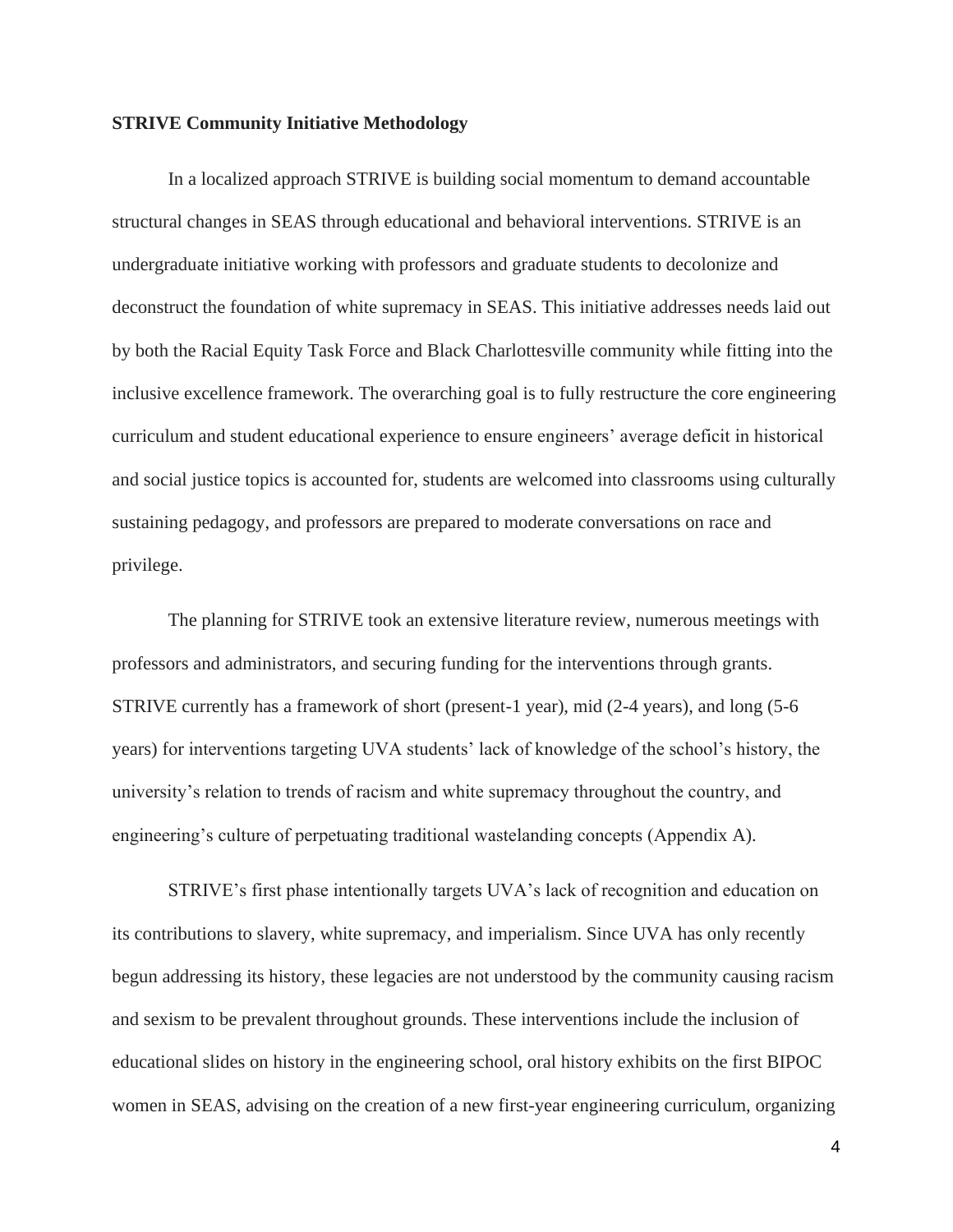the first-year History of Enslaved African American Laborers (HEAAL) historical tours, and the strive-ej.org website. The current work and research for the first phase of interventions is shifting the educational understanding, personal awareness, and social norms within SEAS to create support and knowledge for future programs.

STRIVE designed the educational slides with three goals in mind: to educate UVA engineering students on the history of the school, to call attention to the influence of racism in engineering designs and products, and to highlight alumni success stories from URM students. The slides were designed to be implemented in a similar fashion to the Engineering Systems and the Environment department program that includes an informational slide about resources and opportunities in each intro-level lecture. Here, STRIVE attempted to normalize learning about topics concerning race, social justice, and history in engineering classrooms to emphasize that these are vital skills to have in order to understand the larger implications and impacts of engineering designs. This initiative aims to target the failures that Garrick Louis highlighted in his National Science Foundation Grant when he stated "engineers are not trained to understand the diverse implications of their work." By including these slides in every class, SEAS could target engineers' deficits in these areas and will train engineering students to actively consider the implications of their work in every setting. In relation to the HEAAL tour program, this initiative was formed very specifically to emphasize the school's legacies of slavery, white supremacy, and activism which differs from the traditional 'History of African American' tour engineering students previously attended. This tour was created in a manner that improved engagement, opened up discussions, and called on students to progress current activism.

Previous historical tours that engineering students went on lacked intention in the design and creation of the tour. STRIVE has multiple members who are a part of the University Guides'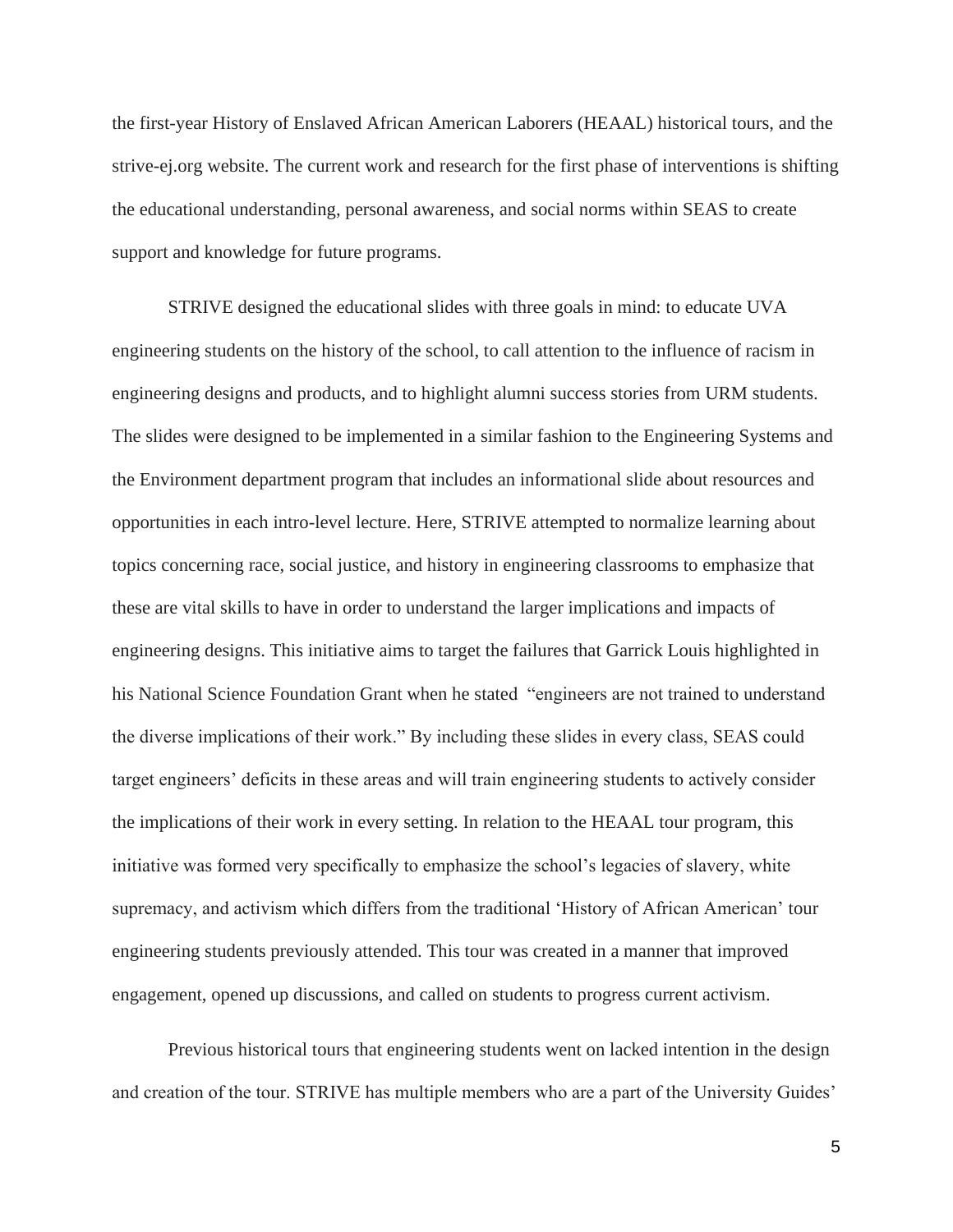Service, including their Community Education Chair, who give historical tours and understand the variance of material depending on the tour guide. In designing the tours, this was a concern for coordinating groups including HEAAL (History of Enslaved African American Laborers) and the Descendants of Enslaved Laborers because all parties wanted to ensure all students attended a similar experience that represented the violence and harm enacted by the UVA, legacies that, until recently, have been largely ignored by the school. Here, STRIVE coordinated with partners and created an outline for tour guides that explicitly discussed the legacies of white supremacy at UVA, the hesitancy of administrators to acknowledge this past, and the activism of URM students who have fought to make the school more equitable. From observation of the tours and discussions with first-years, being this explicit on the tour about these legacies caused students to reassess their positionality at UVA and called students to be a part of change— like the tour they were on— that addresses the history of white supremacy and its impacts on the greater community.

Logistically, STRIVE attempted to create the most engaging and impactful experience possible. Engagement on the tour and with the program was a primary concern because of previous experiences with the STS 1500 History of African American tours. Based on the experiences of tour guides, students were usually not engaged and were distracted during the tour. This is due to the large group sizes and lack of a central goal and focus on the tour. On the tours, students could easily not pay attention on the tour because of the large group sizes — tours exceeding over 50 students. This allowed for distractions to occur, students to talk at the back of the tour group, and made it difficult in smaller locations to share the history of the space. In designing the HEAAL tour, STRIVE capped the tour group size to 25 students which made the tour much more accessible and engaging. STRIVE addressed the lack of focus on tours in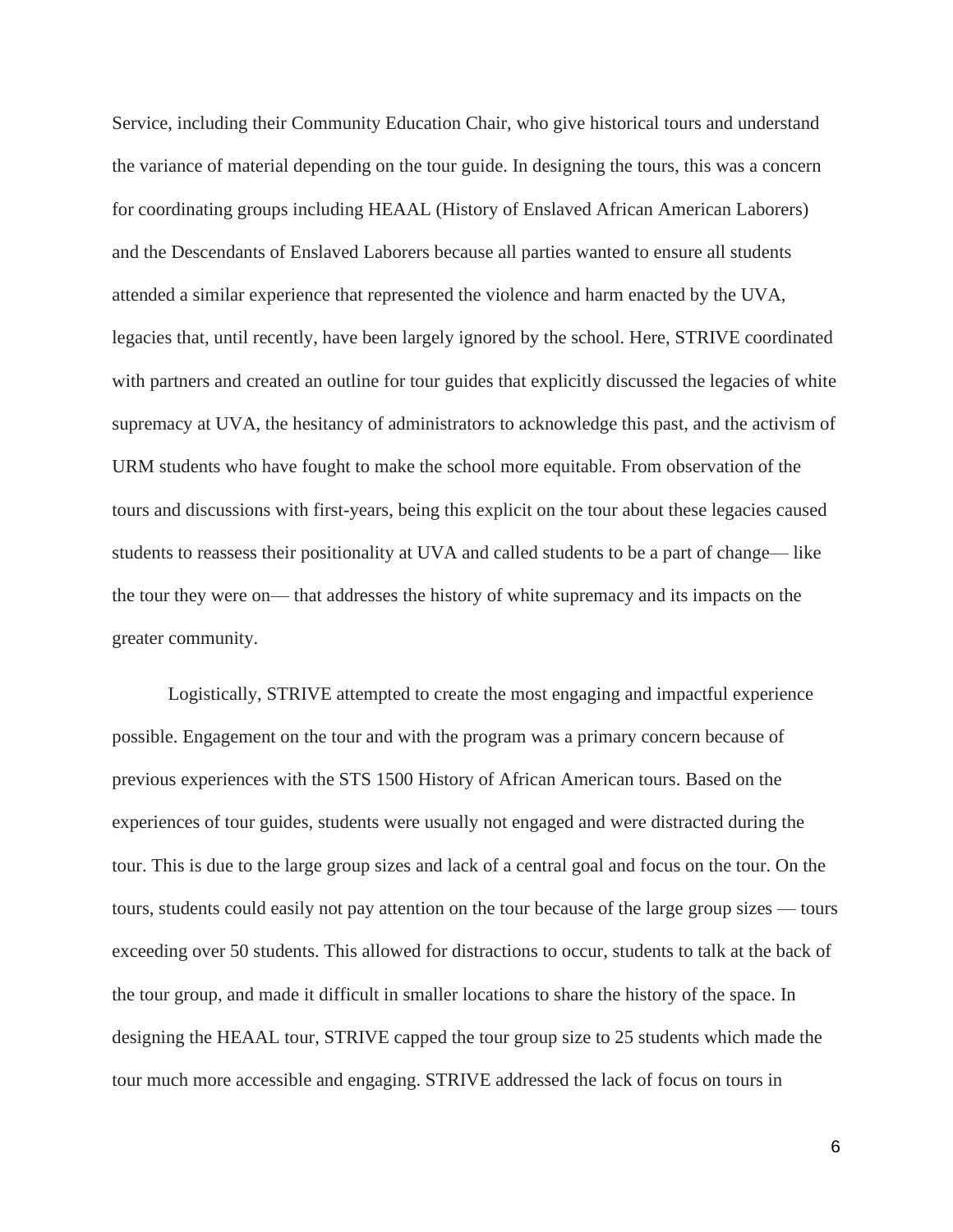coordination with the requests of HEAAL and the Descendants' community by creating an outline that specifically discussed slavery, white supremacy, and activism at UVA. By ensuring these themes throughout each stop on the tour students were able to more easily follow the progression of history and connect analysis to their present-day experiences on grounds.

Further, STRIVE wanted to ensure students felt comfortable on the tour, were engaged, and could discuss this information with their peers. To achieve this, STRIVE scheduled all tours through Housing and Residence (HRL). Here, each UVA association had a designated week to attend the tour. Each association was grouped together by their area on grounds so that once students left the tour they could discuss the experience with their peers they lived near. By coordinating tours through HRL, STRIVE capitalized off of the relationships residents advisors have with their halls of students and incentivized halls coming together to create a comfortable and welcoming experience where students could learn about white supremacy at UVA. Combined, these logistical focuses created a program that prioritized engaged learning and welcomed students into the experience.

Building off the expansion of awareness in phase one, the next set of interventions target institutionalizing justice as a priority throughout the university. To be accountable for its contributions to white supremacy UVA leaders need to change the governing, curricular, and social structures rooted in the school's racist founding. Further, SEAS must address its perpetuation of violence through teachings based in wastelanding. Wastelanding is a staple in colonization and foundational to the development of white supremacy through engineers' actions. As prescribed by Traci Voyles in *Wastelanding: Legacies of Uranium Mining in Navajo Country*, "wastelanding" is "a racial and a spatial signifier that renders an environment and the bodies that inhabit it pollutable."To achieve these standards, STRIVE is working to fund a grant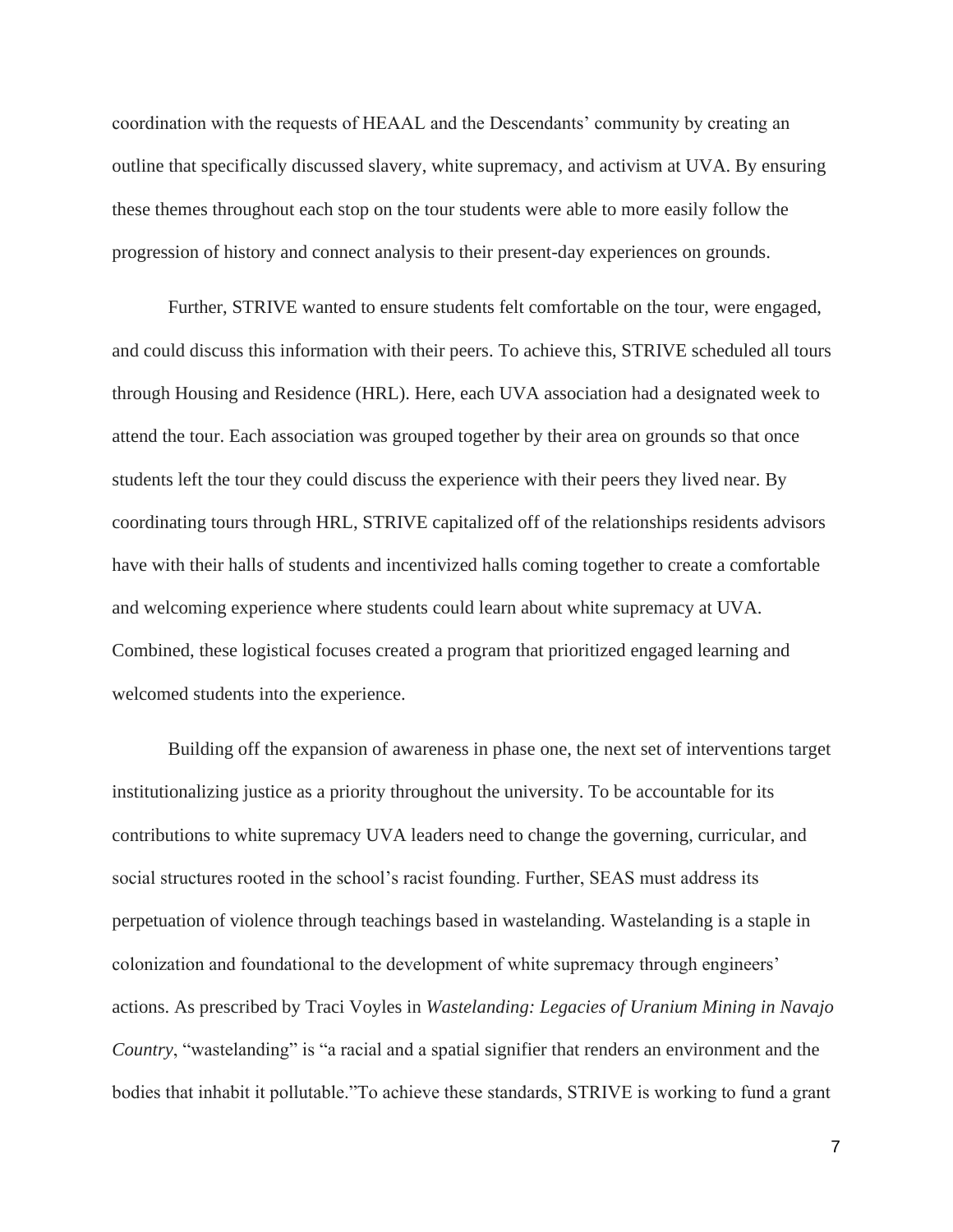program partnering undergrads and professors to restructure a class through a social justice lens, creating direct pathways between community and mutual aid organizations in Charlottesville with engineering classes to complete community projects, and mandating all professors attend moderator training for discussions on race and privilege. The interventions for year two through four present areas for UVA and SEAS build off the momentum of the educational interventions presented and continued since the first year for structural changes and reparative actions.

After including educational, social, and structural interventions, within six years a complete overhaul of the core engineering experience is possible. STRIVE chose a six-year framework to hold the university accountable and not perpetuate the cyclical nature of UVA students' demands. Jefferson's foundation of student self-governance allows the perpetuation of structures of harm because students graduate every four years. Student turnover allows administrators to have performative conversations without actually addressing any demands. These challenges are similar to grassroots environmental justice advocates on the national and international stages. Multinational companies perpetuate harm by lobbying against environmental reparations and protections. Further, companies' nearly unlimited funds allow them to silence environmental activists by depleting their resources through extensive litigation. At UVA, administrators or the Board of Visitors (BOV) can stop student projects and delay action long enough for students to burn out, have to prioritize school and other obligations, or graduate from UVA. There is an unprecedented amount of labor required by students to cause any changes with little to no accountability by UVA to continue their work once students graduate. By designing this layered and cumulative framework, STRIVE is attempting to stop this perpetual cycle in relation to our work.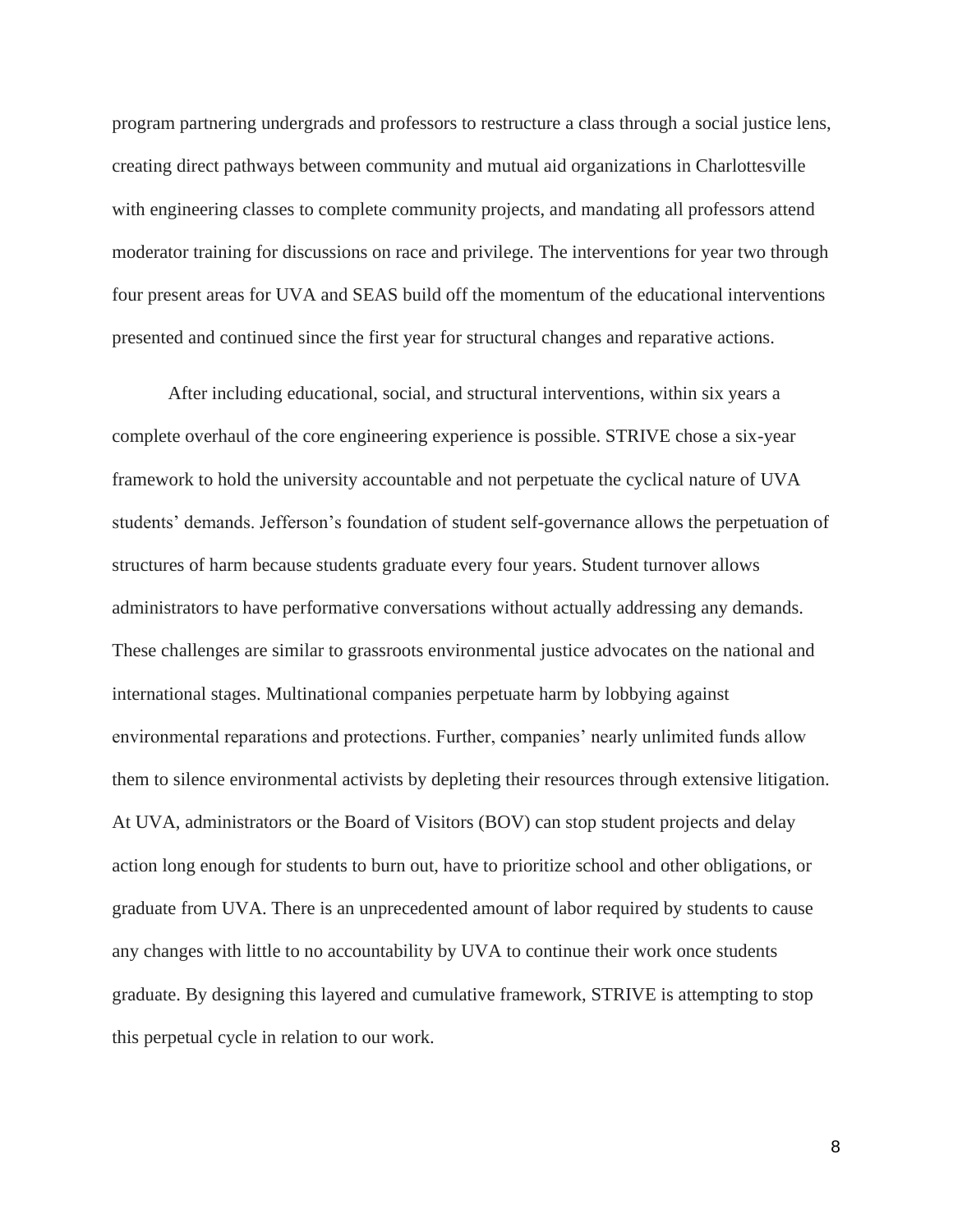### **STRIVE Analysis**

As part of their short-term work, STRIVE surveyed first-year engineering students on their perceptions of engineering qualities and the impact of select educational iniatives. These interventions include the mandatory first-year HEAAL tour, research into the first Black women in the engineering school, and the design of educational slides teaching about the legacies of racism and white supremacy in engineering and at UVA. All of these programs seek to educate engineering students on the recency and perpetuation of racism at UVA and to push them to consider what this context means for their positionality as an engineer. First-year engineering students were surveyed specifically on the HEAAL tour program, how it impacted their perception of UVA, if it caused any changes to how they interact with the university, and what, if any, actions do students plan on taking to support anti-racist efforts. In relation to the HEAAL tour program, this initiative was formed very specifically to emphasize the school's legacies of slavery, white supremacy, and activism which differs from the traditional 'History of African American' tour engineering students previously attended. This tour was created in a manner that improved engagement, opened up discussions, and called students to participate in current activism on grounds.

To measure the impact of the HEAAL tours, STRIVE surveyed engineering students on their experiences on the tour, their perceptions of qualities that are necessary for engineering, and their experiences with diversity in SEAS. The survey includes questions that use a Likert scale — ranging from strongly disagree to strongly agree— and qualitative short text options. There are currently not enough survey responses to provide statistical confidence; however, from observations of the tours, discussions with participants, and responses on the impacts of the program, the HEAAL tours did increase students' understanding and awareness of UVA's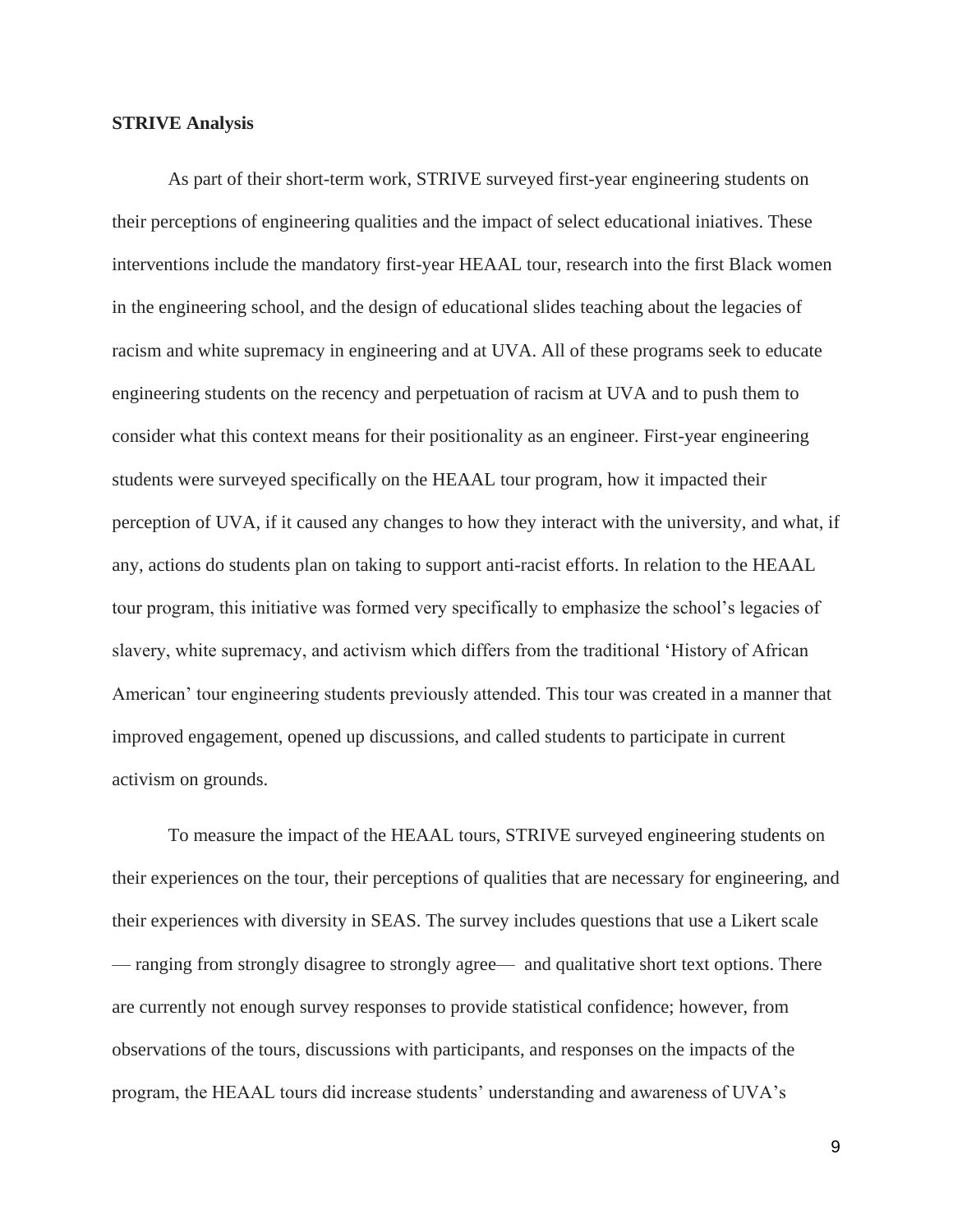history of white supremacy. One student remarked specifically that the tour "opened [their] eyes to the ways in which technology can be oppressive and harmful to those it targets and emphasized the importance of designing with not only the majority in mind." Further, students discussed the tour's goal of being a call for future activism when they stated the tour "reminded me of how much this world still has to improve in every capacity and engineering is one of the capacities [they] can contribute to." Overall, the majority of respondents and participants in discussions strongly agree that the tour was a valuable addition to their understanding of UVA and that the history of UVA has directly impacted the university as it is today. This is a history of white supremacy which students state still currently shapes the school and supports research highlighting systemic structures of racism that have been ingrained in the culture since its foundation.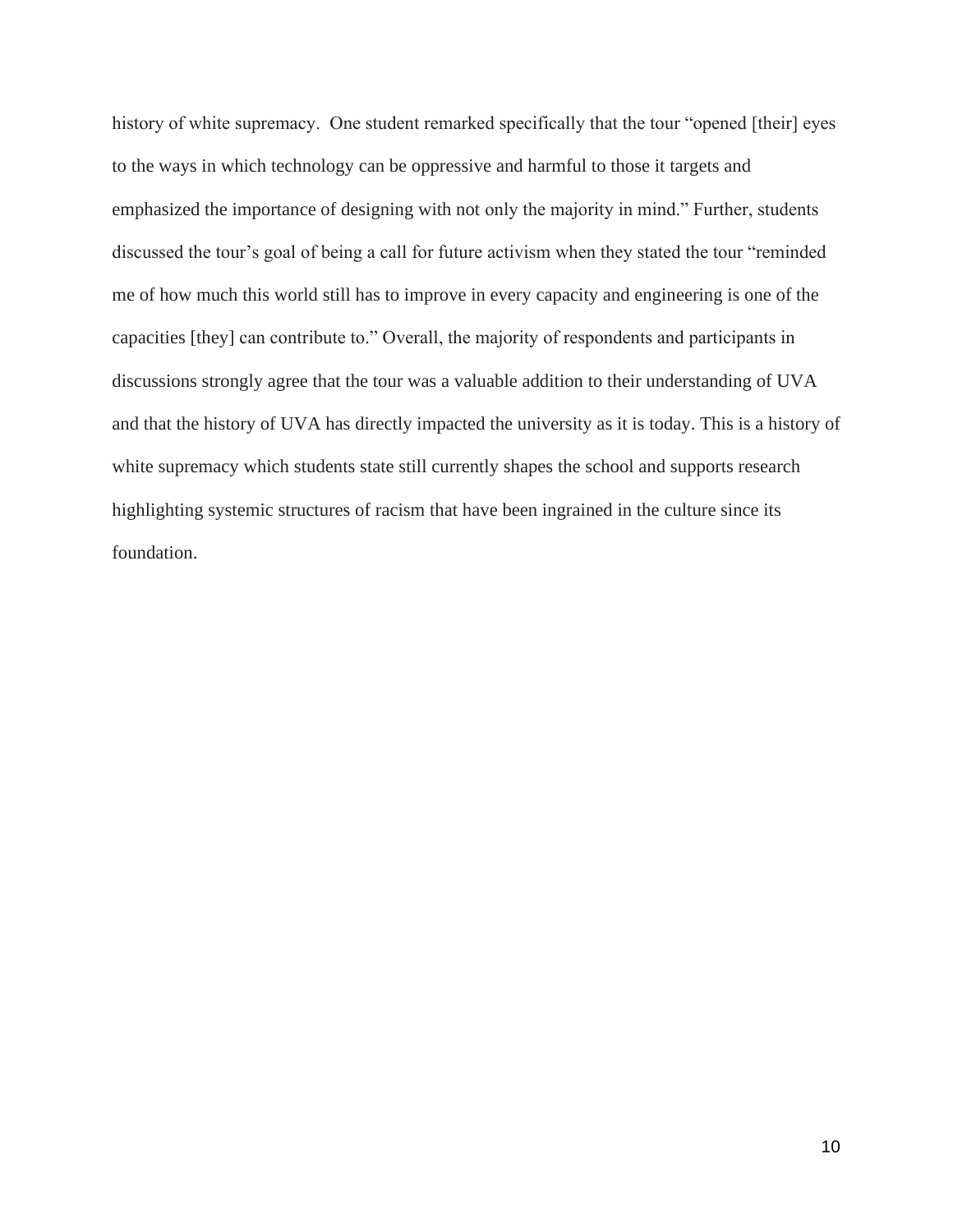### **Conclusion**

White supremacy has shaped engineering. Discrimination became key to the profession through its development during colonization and the Industrial Revolution and continues to shape the experiences of URM students at UVA. The SEAS must take direct actions in acknowledging and addressing the legacies and continued reliance on structures of white supremacy. After the murder of George Floyd, community members, graduate students, and undergraduate students pushed the school to prioritize DEI initiatives and goals in the SEAS (Black Community, 2020). SEAS responded to these calls by hiring a Dean for Diversity, Equity and Inclusion, through departments creating their own DEI committees and goals, and the creation of the directors of DEI. While this is progress, much of this work is being done through committee work and has yet to impact classroom education of the social culture that supports white supremacy. Further, while the Office of Diversity, Equity and Engagement sponsors "resources for personal and professional development, resources for financial assistance, academic advising and tutoring, a summer bridge program for entering first-years, and a variety of support services through the Center for Diversity in Engineering (CDE)," these types of programs have historically failed to make measurable progress in increasing diversity in engineering because they do not address the systemic structures which continue to perpetuate racism (UVA Engineering)(Lee et. al, 2020). These programs are band-aids to assist assimilation into the dominant perspective because they do not address the structures which cement white supremacy into the university. As an institution, SEAS can accountably educate students on the school's history and recency of racism, include social justice specifically in the objectives of classes, and expand the perspectives which they include in classroom teachings and examples.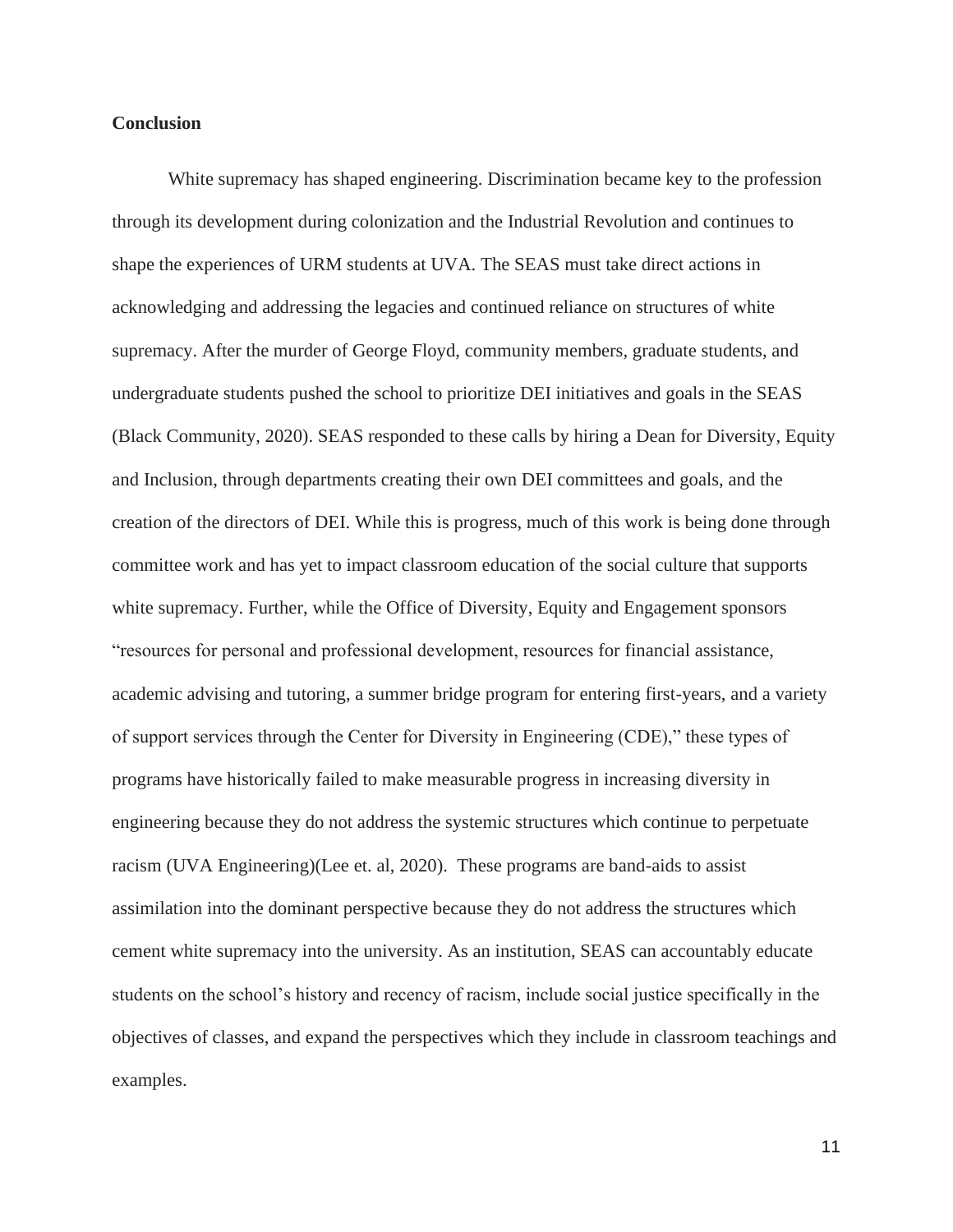During their community initiatives, STRIVE assessed areas for educational programs which hold the university accountable for its contributions to white supremacy. In the process of holding UVA accountable for its historic racism STRIVE hopes the university will respond to repeated calls from the Black student body and Charlottesville community to change these structures. STRIVE suggests that SEAS continue historical training about UVA, sponsor student research projects into diversity in SEAS, and consider implementing required courses or workshops about white supremacy and DEI in every year of education. Combined, these initiatives seek to understand how racism created the spaces students occupy and how students benefit from this history all to address and change the foundations of white supremacy UVA is built on.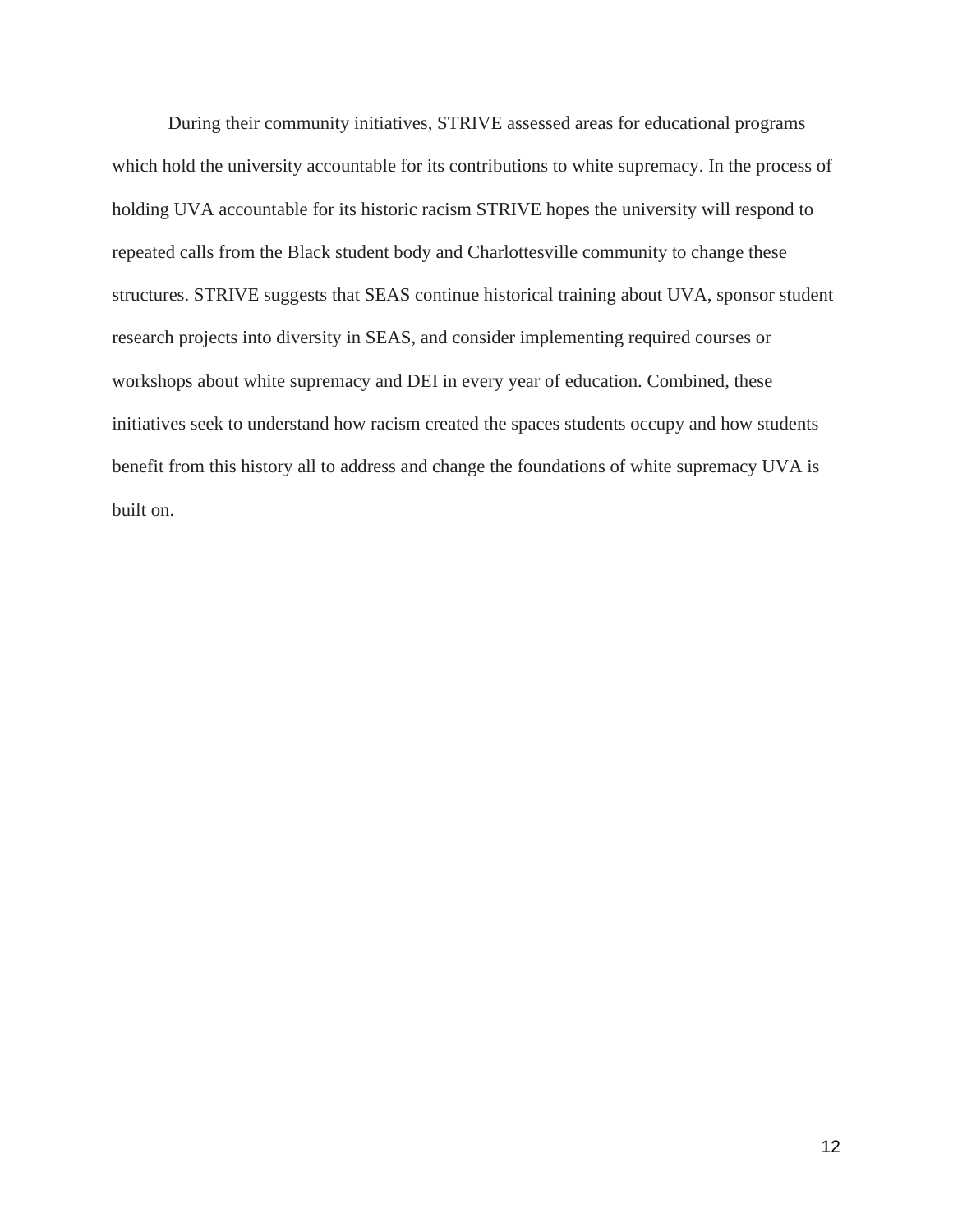# **Appendix**

Appendix A:

## **Short (present- 1 year):**

- I. Inclusion of educational slides throughout the engineering school
	- A. This program will provide a database of PowerPoint slides. This database contains three categories: 'Contextualizing UVA's History', 'Designed Racism', and 'Alumni Successes.' Every week each class in the engineering school must discuss one of these slides, connecting the slide to their particular class, technical solution, or potential career path. Looking for implementation within the ESE department during the spring semester to pilot the program.
- II. Oral History Exhibit of SEAS Integration and Coeducation
	- A. In collaboration with Reflections: Oral History at UVA to be presented in Spring 2022.
	- B. Focusing on rebuilding relationships with BIPOC and female alumni and collecting their narratives of their time at SEAS.
- III. Collaborating with Professors Keith Williams and Ben Laugelli on developing the new STS1500/ENGR curriculum
- IV. Creating introduction slides for all the maintenance and facilities workers throughout SEAS.
	- A. Including pictures and bios submitted by each individual who chooses to participate. Slides then included on TVs throughout SEAS. Students will be encouraged to get to know the facilities and maintenance workers. Addressing the history of UVA's segregation, the treatment of the Black Charlottesville community, and a general disregard for the workers providing necessary services for the functioning of the university.
- V. Expanding STRIVE numbers to ensure longevity within the engineering program and commitment to these goals.
- VI. Designing a website based on trading zones to educate engineers on environmental justice and the Rights of Nature to limit the support of hazardous projects.
	- A. Designed in collaboration with SunTribe Solar and the Social Justice in Engineering Workshop and under the guidance of Kimberley Fields and Leidy Klotz (draft published by December)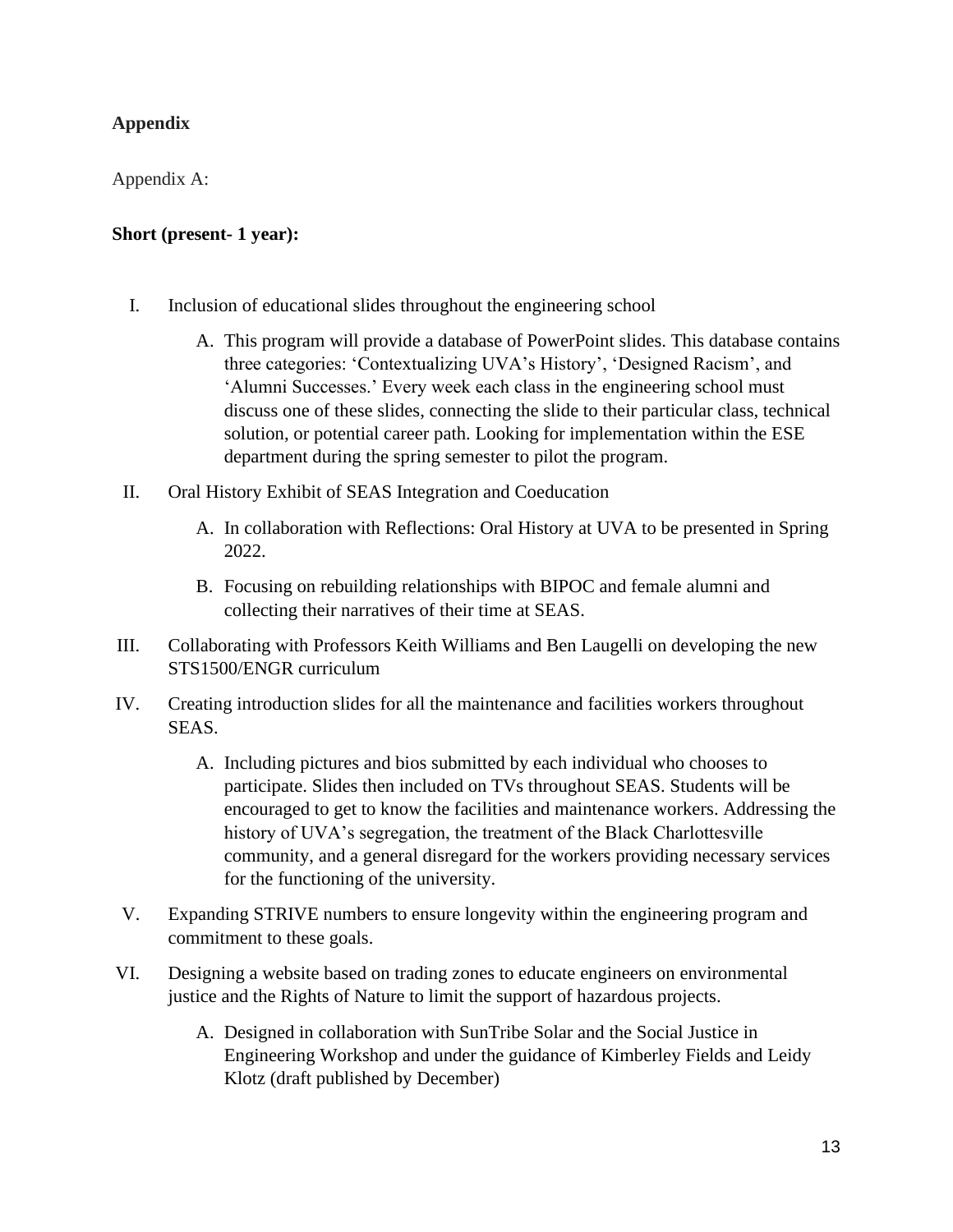## **Mid (2-4 years):**

- I. Creation of a grant program partnering undergraduates with professors to redesign a course's curriculum with a focus on including diversity, equity, and inclusion throughout the class.
	- A. Creating between 6-10 pairs that can take their research and findings into their smaller learning communities (i.e. major departments and classroom discussions), creating an ever-expanding network of impact. Currently collaborating on this program with the Center for Teaching Excellence.
	- B. Has the potential to expand with Professor Louis' NSF proposal by having cross UVA and local minority-serving institution partnerships.
- II. Create direct pathways for classes to work with the Charlottesville community in outreach projects targeting the requests and needs of the local community.
- III. Mandating all professors attend moderator training for discussions concerning race and privilege.

## **Long: (5-6 years):**

- I. Complete overhaul of core engineering curriculum ensuring that social justice, human impact, and one's privilege are adequately addressed.
	- A. Including culturally sustaining pedagogy throughout every class.
	- B. Examining how traditional teaching examples may or may not be connected to White supremacy.
	- C. Including classes relating courses technical material and social justice in core major requirements.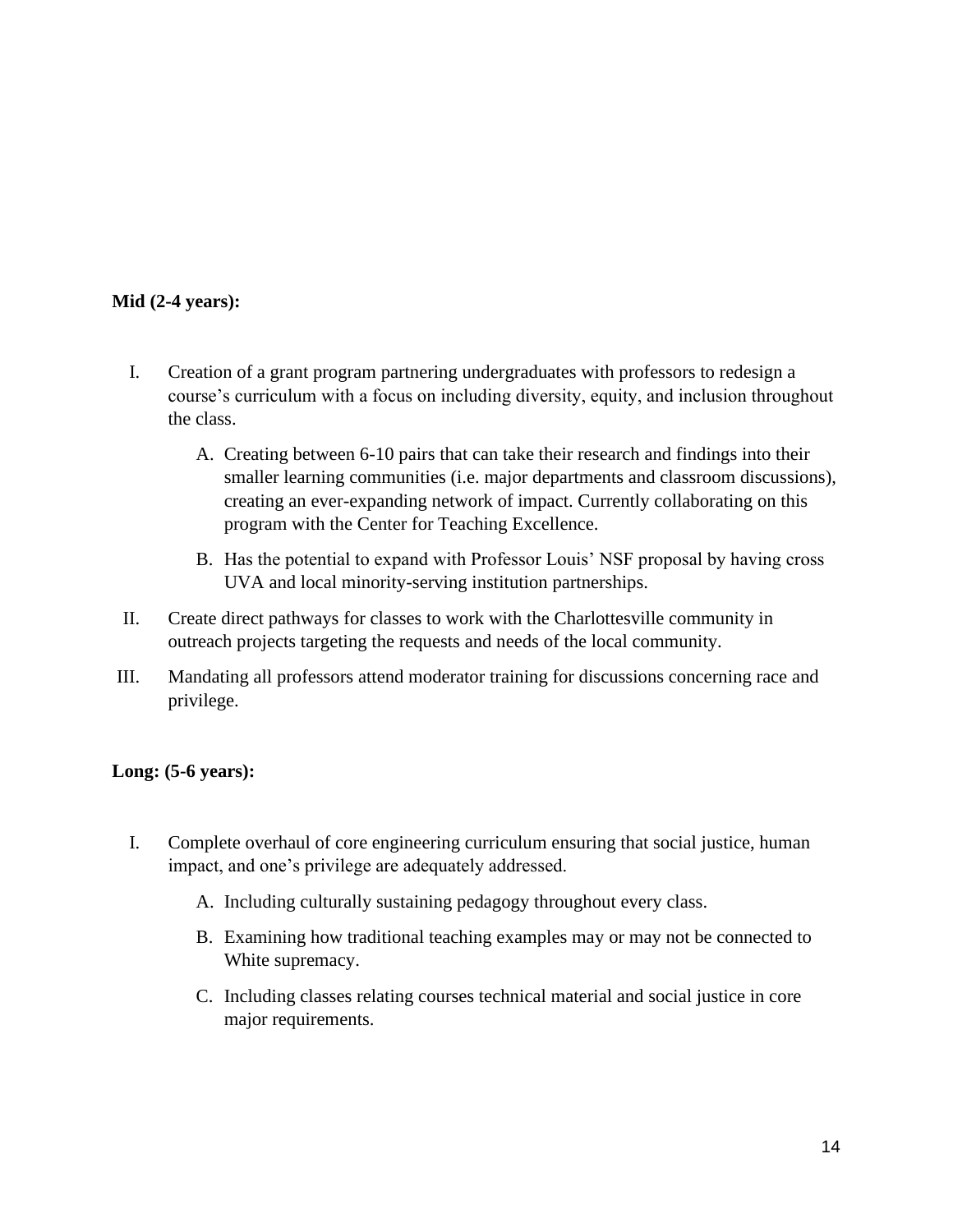### **References**

Black UVA Community. (June 2020). Solutions Proposed by the Black Community to Improve Racial Equity on Grounds. Retrieved March 5, 2021, from http://voicesforequity.virginiaequitycenter.org/assets/documents/Solutions%20Proposed %20by%20the%20Black%20Community%20to%20Improve%20Racial%20Equity%20o n%20Grounds.pdf

David, L. (2007, March 23). Actor-Network Theory (ANT). Retrieved October 4, 2021, from https://www.learning-theories.com/actor-network-theory-ant.html

Diversity, equity, and Inclusion Demographic Data. University of Virginia School of Engineering and Applied Science. (2021, February 2). Retrieved April 6, 2022, from https://engineering.virginia.edu/departments/engineering-systems-andenvironment/diversity-equity-and-inclusion/diversity-equity-and#accordion553063

Engineering Data USA. Data USA. (n.d.). Retrieved October 14, 2021, from https://datausa.io/.

Ernst, H. R. (2010). "Environmental Conflict: A Clash of Values." In Fight for the bay: Why a dark green environmental awakening is needed to save the Chesapeake Bay. essay, Rowman & amp; Littlefield Publishers.

Kasey, J. (2020, November 13). Mapping Indigenous/UVA Relations: Stories of Space, Place, and Histories. Retrieved from November 13, 2020, from [https://ihgc.as.virginia.edu/news/mellon-fellows-seminar-kasey-jernigan-](https://ihgc.as.virginia.edu/news/mellon-fellows-seminar-kasey-jernigan-%E2%80%9Cmapping-indigenousuva-relations%E2%80%9D) [%E2%80%9Cmapping-indigenousuva-relations%E2%80%9D](https://ihgc.as.virginia.edu/news/mellon-fellows-seminar-kasey-jernigan-%E2%80%9Cmapping-indigenousuva-relations%E2%80%9D)